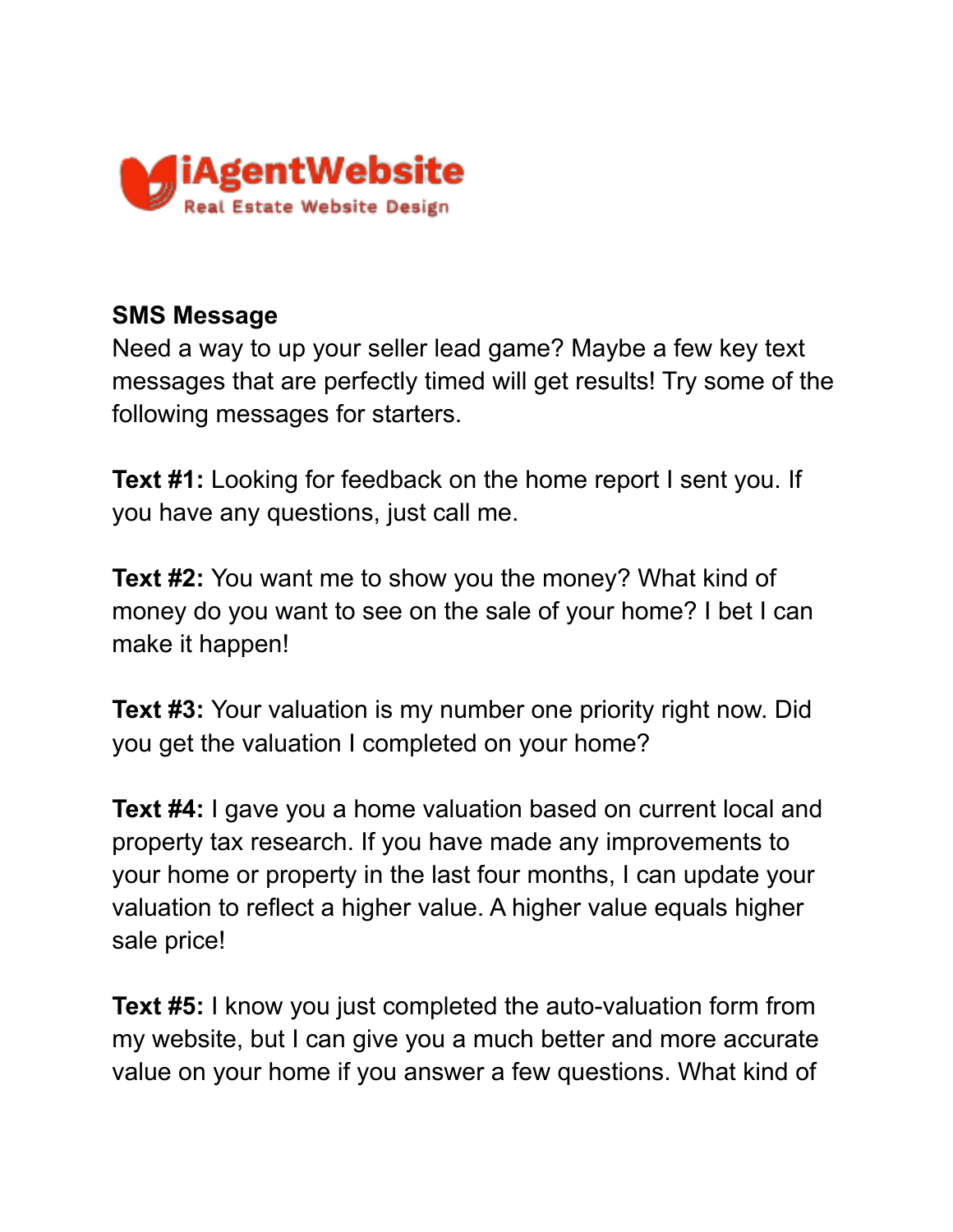flooring do you have in your home (e.g., carpeting, tile, wood, laminate, vinyl, etc.)?

## **Text #6:**

Sometimes our "auto-valuator" presents homeowners with a home value that doesn't seem in line with what the homeowner thinks his or her home is worth. You just received a home valuation this way. Did it meet, exceed or disappoint your expectations?

**Text #7:** I want to give you the best value for your home and the most accurate value report. Can you give me an idea on a scale of 1-10 (with one being the worst and ten being the best) what condition you think your home is in?

**Text #8:** New features you have added to your property don't always increase the value. You might be surprised to learn that an inground pool doesn't increase your home's worth by much, but a brand new garage will increase the value. What outdoor property features are newer?

**Text #9:** Are you confused by the home value report you just received from my website? Contact me to find out why your report said your home was worth less than you probably expected...

**Text #10:** What's the oddest feature about your home? It may be the contributing factor to why you haven't been able to sell it. I can help put a new spin on everything from a toilet in the closet to a secret bunker in your backyard!